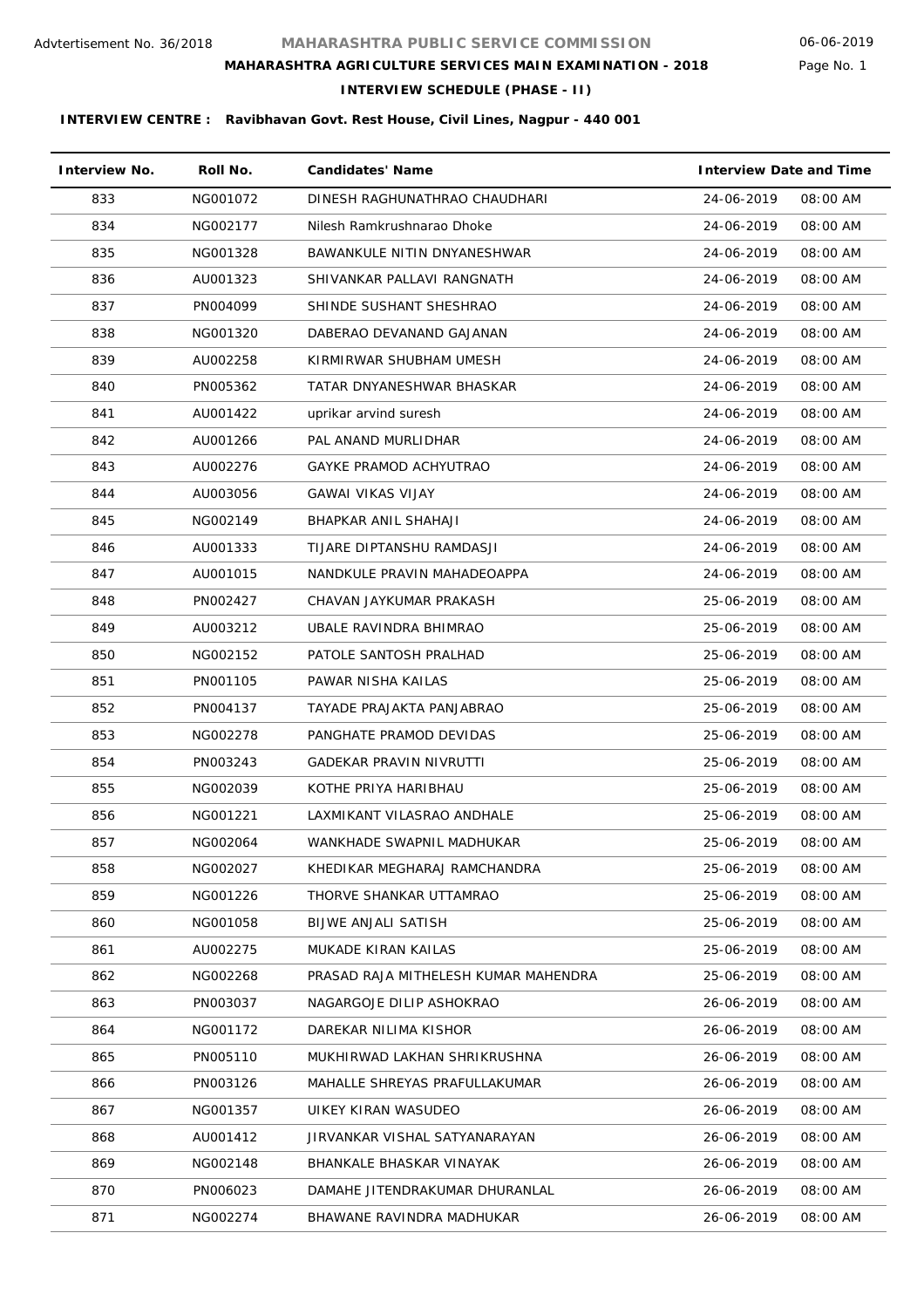Page No. 2

### **MAHARASHTRA AGRICULTURE SERVICES MAIN EXAMINATION - 2018**

**INTERVIEW SCHEDULE (PHASE - II)**

| <b>Interview No.</b> | Roll No. | <b>Candidates' Name</b>        | <b>Interview Date and Time</b> |          |
|----------------------|----------|--------------------------------|--------------------------------|----------|
| 872                  | PN001238 | ZADE HITESH PRAKASH            | 26-06-2019                     | 08:00 AM |
| 873                  | NG002075 | GAWAI MANISHA JIJEBA           | 26-06-2019                     | 08:00 AM |
| 874                  | NG002083 | SARKATE MAHINDRA RATAN         | 26-06-2019                     | 08:00 AM |
| 875                  | AU001270 | <b>GODBOLE PALLAVI SAMPAT</b>  | 26-06-2019                     | 08:00 AM |
| 876                  | AU001375 | SANGALE DHANANJAY DINKAR       | 26-06-2019                     | 08:00 AM |
| 877                  | NG002006 | DESHMUKH SHRADDHA RAVI         | 26-06-2019                     | 08:00 AM |
| 878                  | PN004039 | AMBHORE SHIVAJI NARAYAN        | 27-06-2019                     | 08:00 AM |
| 879                  | AU001413 | SHELKE ANIL PRADIP             | 27-06-2019                     | 08:00 AM |
| 880                  | PN005191 | MOHEKAR DHIRAJ PRAKASH         | 27-06-2019                     | 08:00 AM |
| 881                  | AU002070 | WANKHEDE DEEPAK CHANDRAPRAKASH | 27-06-2019                     | 08:00 AM |
| 882                  | NG001349 | SHENDE KULDEEP ANANDRAO        | 27-06-2019                     | 08:00 AM |
| 883                  | NG002065 | DONGARE SWAPNIL KASHINATH      | 27-06-2019                     | 08:00 AM |
| 884                  | AU001001 | WARPE SARIKA TULSHIRAM         | 27-06-2019                     | 08:00 AM |
| 885                  | NG001002 | RATHOD RAVINDRA HIRASING       | 27-06-2019                     | 08:00 AM |
| 886                  | NG002060 | RANE SAPANA DILIP              | 27-06-2019                     | 08:00 AM |
| 887                  | PN008048 | KINGAR BHAGWAT VIKRAM          | 27-06-2019                     | 08:00 AM |
| 888                  | PN002085 | HIVARE PARASHRAM SAKHARAM      | 27-06-2019                     | 08:00 AM |
| 889                  | NG002153 | KASAR ASHIKA PRADIPRAO         | 27-06-2019                     | 08:00 AM |
| 890                  | PN003079 | KALE AMOL RAMDAS               | 27-06-2019                     | 08:00 AM |
| 891                  | AU004225 | MOREY PANKAJ ASHOK             | 27-06-2019                     | 08:00 AM |
| 892                  | AU003139 | DHANUDE SHANTIRAM TULASHIRAM   | 27-06-2019                     | 08:00 AM |
| 893                  | NG001177 | MANCHALWAR AMOL OMPRAKASH      | 28-06-2019                     | 08:00 AM |
| 894                  | AU003116 | RATHOD UMESH SUBHASH           | 28-06-2019                     | 08:00 AM |
| 895                  | AU001316 | DAKHORE SURAJ SUDHAKAR         | 28-06-2019                     | 08:00 AM |
| 896                  | AU003082 | SULE DIGAMBAR GHANSHYAM        | 28-06-2019                     | 08:00 AM |
| 897                  | AU001031 | KAMBLE AJAY PRALHAD            | 28-06-2019                     | 08:00 AM |
| 898                  | PN005376 | THAKARE PRANJALI SUDHAKAR      | 28-06-2019                     | 08:00 AM |
| 899                  | PN003209 | THAKARE PRANAV VINODRAO        | 28-06-2019                     | 08:00 AM |
| 900                  | PN003096 | PISE SAMADHAN RAMESHWAR        | 28-06-2019                     | 08:00 AM |
| 901                  | PN009085 | THOMBARE NILESH RAMDAS         | 28-06-2019                     | 08:00 AM |
| 902                  | PN004392 | MOREY SACHIN RAJU              | 28-06-2019                     | 08:00 AM |
| 903                  | PN003245 | WAGH VILASRAO PRAKASHRAO       | 28-06-2019                     | 08:00 AM |
| 904                  | NG001083 | YEUL ARTI MAHADEO              | 28-06-2019                     | 08:00 AM |
| 905                  | NG001307 | RAUT GAURAV ANIL               | 28-06-2019                     | 08:00 AM |
| 906                  | NG001311 | TAYDE AKSHAY GAJANAN           | 28-06-2019                     | 08:00 AM |
| 907                  | PN008045 | Tekade Chandrashekhar Nagorao  | 28-06-2019                     | 08:00 AM |
| 908                  | NG001094 | SOLANKE JAYSING CHATARSING     | 29-06-2019                     | 08:00 AM |
| 909                  | PN005143 | Nakade Sandip Baldeo           | 29-06-2019                     | 08:00 AM |
| 910                  | PN005219 | RAMTEKE SACHIN PREMDAS         | 29-06-2019                     | 08:00 AM |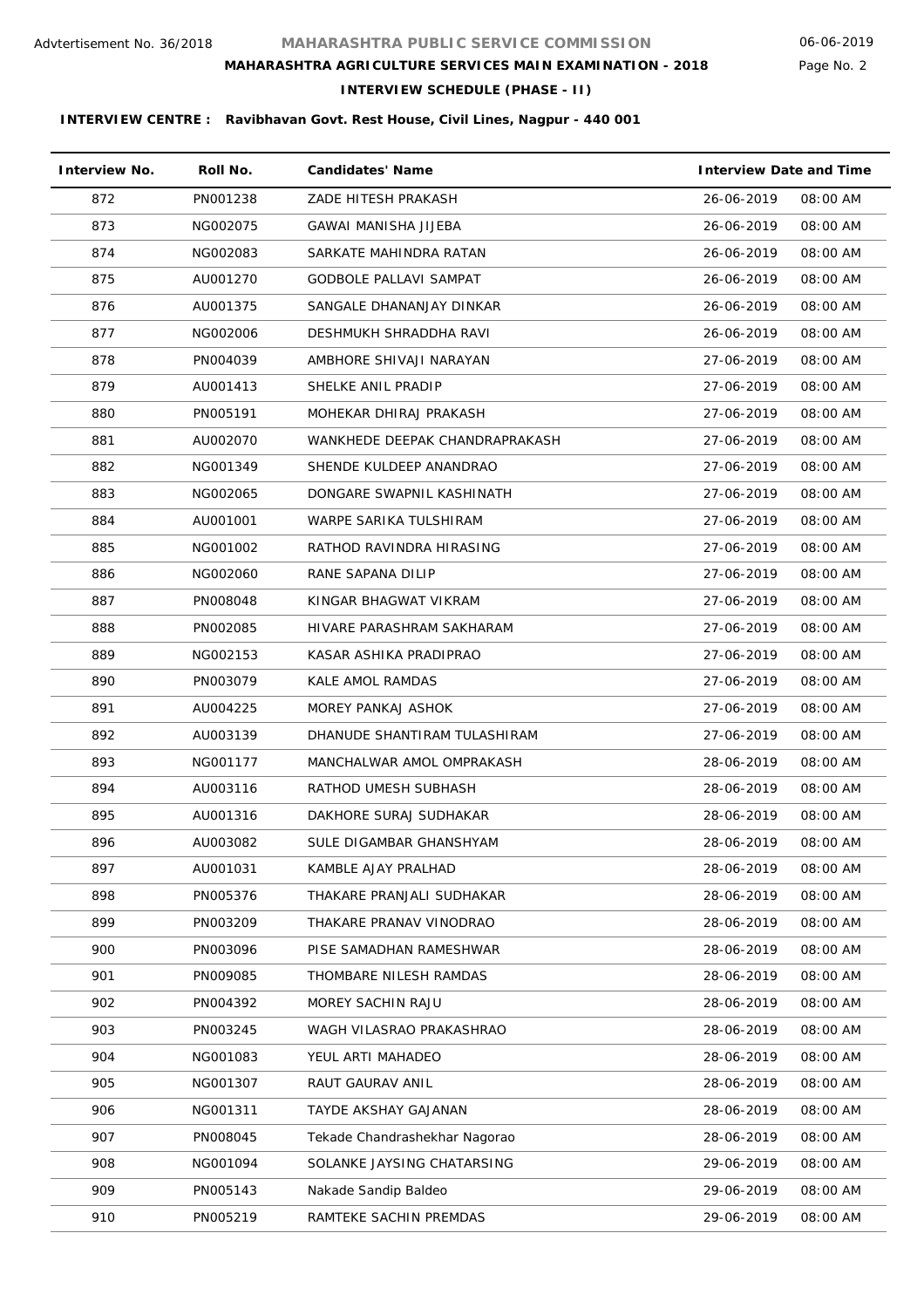# Page No. 3

**INTERVIEW SCHEDULE (PHASE - II)**

| <b>Interview No.</b> | Roll No. | <b>Candidates' Name</b>             | <b>Interview Date and Time</b> |          |
|----------------------|----------|-------------------------------------|--------------------------------|----------|
| 911                  | PN003472 | JAITADE GANESH VASUDEO              | 29-06-2019                     | 08:00 AM |
| 912                  | PN003265 | RAYPURE SAGAR DNYANDEV              | 29-06-2019                     | 08:00 AM |
| 913                  | PN002116 | GHOGARE ADITYA BHASKAR              | 29-06-2019                     | 08:00 AM |
| 914                  | NG001315 | HARINKHEDE ANAMIKA HULASRAM         | 29-06-2019                     | 08:00 AM |
| 915                  | NG001126 | BADOLE KIRAN KASHIRAM               | 29-06-2019                     | 08:00 AM |
| 916                  | NG001186 | SHWETA RAMESH PATLE                 | 29-06-2019                     | 08:00 AM |
| 917                  | NG001125 | MADAVI PAWAN SURESH                 | 29-06-2019                     | 08:00 AM |
| 918                  | NG001301 | MANE SUDARSHAN ASHOKRAO             | 29-06-2019                     | 08:00 AM |
| 919                  | AU002193 | PARIHAR AVINASH SHAMSUNDAR          | 29-06-2019                     | 08:00 AM |
| 920                  | NG001050 | GIRI ANKITA MANGAL                  | 29-06-2019                     | 08:00 AM |
| 921                  | NG001051 | CHANDANSHIV PRADIP SUGDEO           | 29-06-2019                     | 08:00 AM |
| 922                  | AU002033 | <b>GHEWANDE SONALI SURESH</b>       | 29-06-2019                     | 08:00 AM |
| 923                  | PN002374 | KALE KISHOR SUBHASH                 | 01-07-2019                     | 08:00 AM |
| 924                  | PN006340 | KARANJEKAR CHANDRASHEKHAR BHAKCHAND | 01-07-2019                     | 08:00 AM |
| 925                  | NG001008 | KAMBLE SADHANA SANJAY               | 01-07-2019                     | 08:00 AM |
| 926                  | NG002097 | MARKAM MONALI JAIKANT               | 01-07-2019                     | 08:00 AM |
| 927                  | NG002135 | Khedkar Akash Babarao               | 01-07-2019                     | 08:00 AM |
| 928                  | PN001097 | DAMODAR SONAL PRAKASH               | 01-07-2019                     | 08:00 AM |
| 929                  | NG002081 | MARASKOLHE HARESH PANDURANG         | 01-07-2019                     | 08:00 AM |
| 930                  | NG001281 | SURVE VRUSHALI ANIL                 | 01-07-2019                     | 08:00 AM |
| 931                  | NG001034 | RATHOD NARENDRA VITTHAL             | 01-07-2019                     | 08:00 AM |
| 932                  | PN009104 | PAWAR PRANJAL SHAMRAO               | 01-07-2019                     | 08:00 AM |
| 933                  | PN002172 | DUKARE SWAPNIL DINKAR               | 01-07-2019                     | 08:00 AM |
| 934                  | NG002165 | JALAMKAR PRAVIN VAIKUNTHRAO         | 01-07-2019                     | 08:00 AM |
| 935                  | PN009027 | TALE DIPAK PRABHAKAR                | 01-07-2019                     | 08:00 AM |
| 936                  | NG002167 | LAHANE PRAVEEN ASHOK                | 01-07-2019                     | 08:00 AM |
| 937                  | NG001243 | JADHAO DIPAK VIJAY                  | 01-07-2019                     | 08:00 AM |
| 938                  | NG001059 | KHANDEZOD SHUBHAM VIJAY             | 02-07-2019                     | 08:00 AM |
| 939                  | PN001102 | RANGARI POOJA SIDDHARTH             | 02-07-2019                     | 08:00 AM |
| 940                  | PN009092 | BANSOD PANKAJ MADHUKAR              | 02-07-2019                     | 08:00 AM |
| 941                  | NG001338 | RATHOD CHITRA JAGANNATH             | 02-07-2019                     | 08:00 AM |
| 942                  | AU003140 | KHARDE MANISHA JAGANNATH            | 02-07-2019                     | 08:00 AM |
| 943                  | NG001116 | LANJEWAR RAVINDRA SHAMRAO           | 02-07-2019                     | 08:00 AM |
| 944                  | NG002275 | KHANDAIT SHUBHAM RAVINDRA           | 02-07-2019                     | 08:00 AM |
| 945                  | NG002261 | BOREY GOPAL RAMESHWAR               | 02-07-2019                     | 08:00 AM |
| 946                  | NG002091 | MAHALE SHIVAJI DHARMARAJ            | 02-07-2019                     | 08:00 AM |
| 947                  | NG002255 | INGLE SUNIT BHAGWAN                 | 02-07-2019                     | 08:00 AM |
| 948                  | PN007101 | BHAGWAT YASHSHREE SHRIKANT          | 02-07-2019                     | 08:00 AM |
| 949                  | NG001381 | KHANANDE MINARVA SATISHRAO          | 02-07-2019                     | 08:00 AM |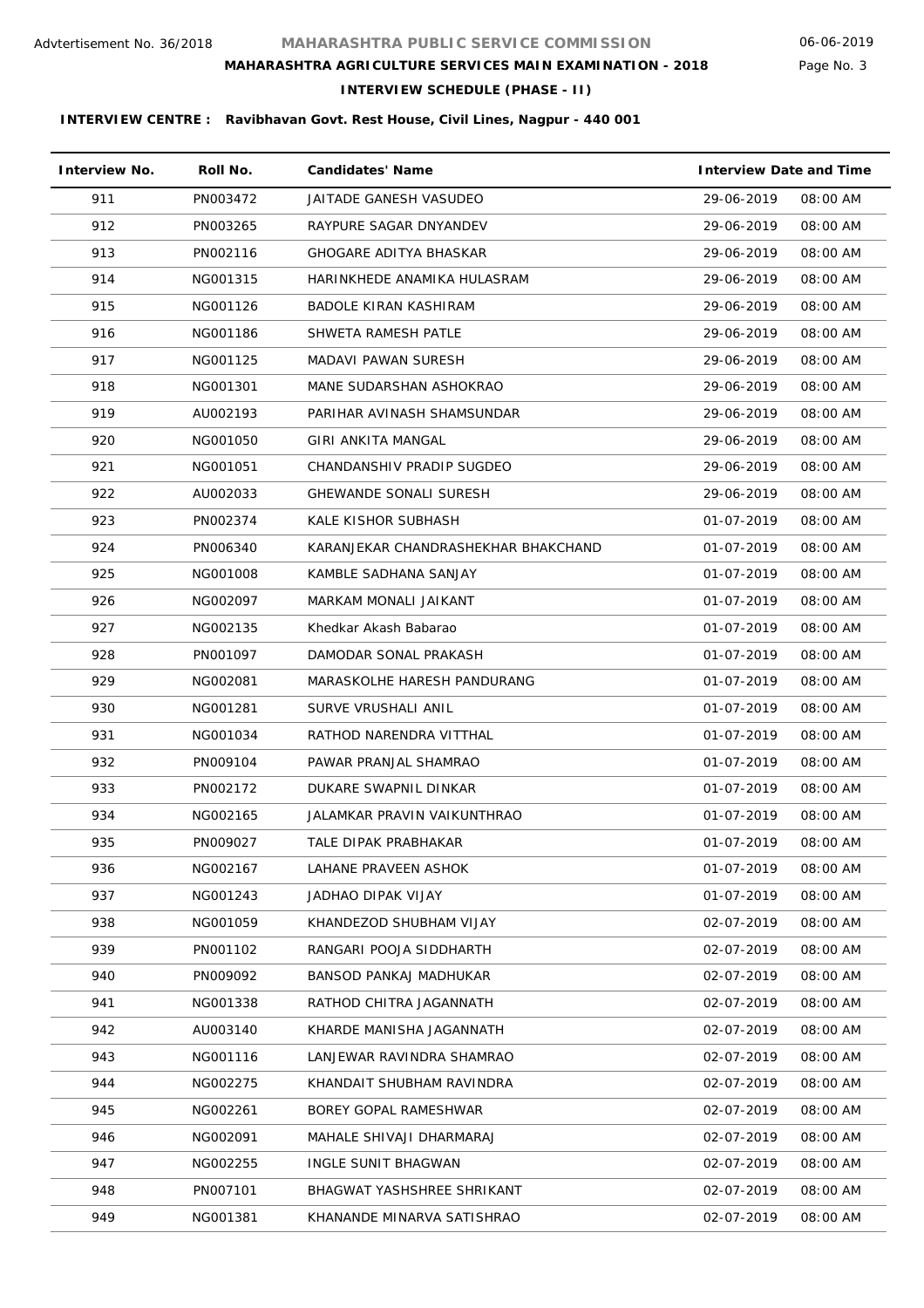# Page No. 4

**INTERVIEW SCHEDULE (PHASE - II)**

| <b>Interview No.</b> | Roll No. | <b>Candidates' Name</b>     | <b>Interview Date and Time</b> |
|----------------------|----------|-----------------------------|--------------------------------|
| 950                  | NG001343 | SHUBHANGI AMARSINH RATHOD   | 02-07-2019<br>08:00 AM         |
| 951                  | NG002079 | MESHRAM MANISHA CHANDRABOS  | 02-07-2019<br>08:00 AM         |
| 952                  | NG002284 | MESHRAM PAWAN SITARAM       | 02-07-2019<br>08:00 AM         |
| 953                  | NG002210 | THAKARE SHRIKISAN BAJIRAO   | 03-07-2019<br>08:00 AM         |
| 954                  | NG001260 | BANGALE EKNATH BHAGWAN      | 03-07-2019<br>08:00 AM         |
| 955                  | NG001279 | INGOLE GAJANAN DNYANBA      | 03-07-2019<br>08:00 AM         |
| 956                  | NG002040 | KADU KANCHAN SURESH         | 03-07-2019<br>08:00 AM         |
| 957                  | NG001179 | KHARVIND KIRAN SHIVNANDAN   | 03-07-2019<br>08:00 AM         |
| 958                  | NG001127 | MESHRAM SANJAY GYANIRAM     | 03-07-2019<br>08:00 AM         |
| 959                  | PN002464 | LAHAMGE MAYUR PUNDLIK       | 03-07-2019<br>08:00 AM         |
| 960                  | PN005363 | KOREWAR PRANJALI ASHOK      | 03-07-2019<br>08:00 AM         |
| 961                  | PN005073 | UGALE GANESH KASHINATHRAO   | 03-07-2019<br>08:00 AM         |
| 962                  | NG001053 | JADHAO SHIVAJI DNYANBA      | 03-07-2019<br>08:00 AM         |
| 963                  | PN004109 | SWAPNIL KHANDEKAR           | 03-07-2019<br>08:00 AM         |
| 964                  | AU001430 | MESHRAM MEGHA RAHUL         | 03-07-2019<br>08:00 AM         |
| 965                  | NG001225 | NANIR FALGUNI MANOHAR       | 03-07-2019<br>08:00 AM         |
| 966                  | NG001025 | DESHMUKH SNEHA SURESHRAO    | 03-07-2019<br>08:00 AM         |
| 967                  | NG001293 | AUNDHAKAR PUNAM SURESH      | 03-07-2019<br>08:00 AM         |
| 968                  | NG002095 | NAGPURE DIPIKA NILKANTH     | 04-07-2019<br>08:00 AM         |
| 969                  | NG001252 | SONONE MITALI SUDHAKAR      | 04-07-2019<br>08:00 AM         |
| 970                  | PN003184 | FULLUKE DHAMMADIP RAJKUMAR  | 04-07-2019<br>08:00 AM         |
| 971                  | NG001084 | MULE PRATIBHA SHANTARAM     | 04-07-2019<br>08:00 AM         |
| 972                  | NG002026 | INGOLE JAGDISH SUKHADEO     | 08:00 AM<br>04-07-2019         |
| 973                  | NG001360 | JITENDRA NILKANTH KHASARE   | 04-07-2019<br>08:00 AM         |
| 974                  | AU003217 | SARODE YOGESHWAR SUDHAKAR   | 04-07-2019<br>08:00 AM         |
| 975                  | PN002347 | KALASKAR PRASHANT SHAMRAO   | 04-07-2019<br>08:00 AM         |
| 976                  | NG001210 | <b>GAVHANE RAJU MAHADA</b>  | 04-07-2019<br>08:00 AM         |
| 977                  | NG001054 | BALPANDE SAGAR PRALHADRAO   | 04-07-2019<br>08:00 AM         |
| 978                  | AU001136 | THORAT SANJAY SOPAN         | 04-07-2019<br>08:00 AM         |
| 979                  | NG001162 | KHARATE NAGESH DNYANDEO     | 04-07-2019<br>08:00 AM         |
| 980                  | NG001341 | KHOBRAGADE SHITAL RAMNATH   | 04-07-2019<br>08:00 AM         |
| 981                  | PN005258 | <b>GORE VITTHAL RAMBHAU</b> | 04-07-2019<br>08:00 AM         |
| 982                  | PN009115 | KUMARE YOGESHRI MANERSAY    | 04-07-2019<br>08:00 AM         |
| 983                  | NG001286 | PANBUDE CHETAN UTTAM        | 05-07-2019<br>08:00 AM         |
| 984                  | NG002273 | CHAVHAN TUSHAR ARVIND       | 05-07-2019<br>08:00 AM         |
| 985                  | NG002041 | GAIKWAD SATISH VISHNU       | 05-07-2019<br>08:00 AM         |
| 986                  | NG001295 | HIRAVE GAJANAN RAMKRUSHNA   | 05-07-2019<br>08:00 AM         |
| 987                  | NG001098 | Wakode Dhiraj Parashram     | 05-07-2019<br>08:00 AM         |
| 988                  | NG001044 | Tambe Amol Dhondu           | 05-07-2019<br>08:00 AM         |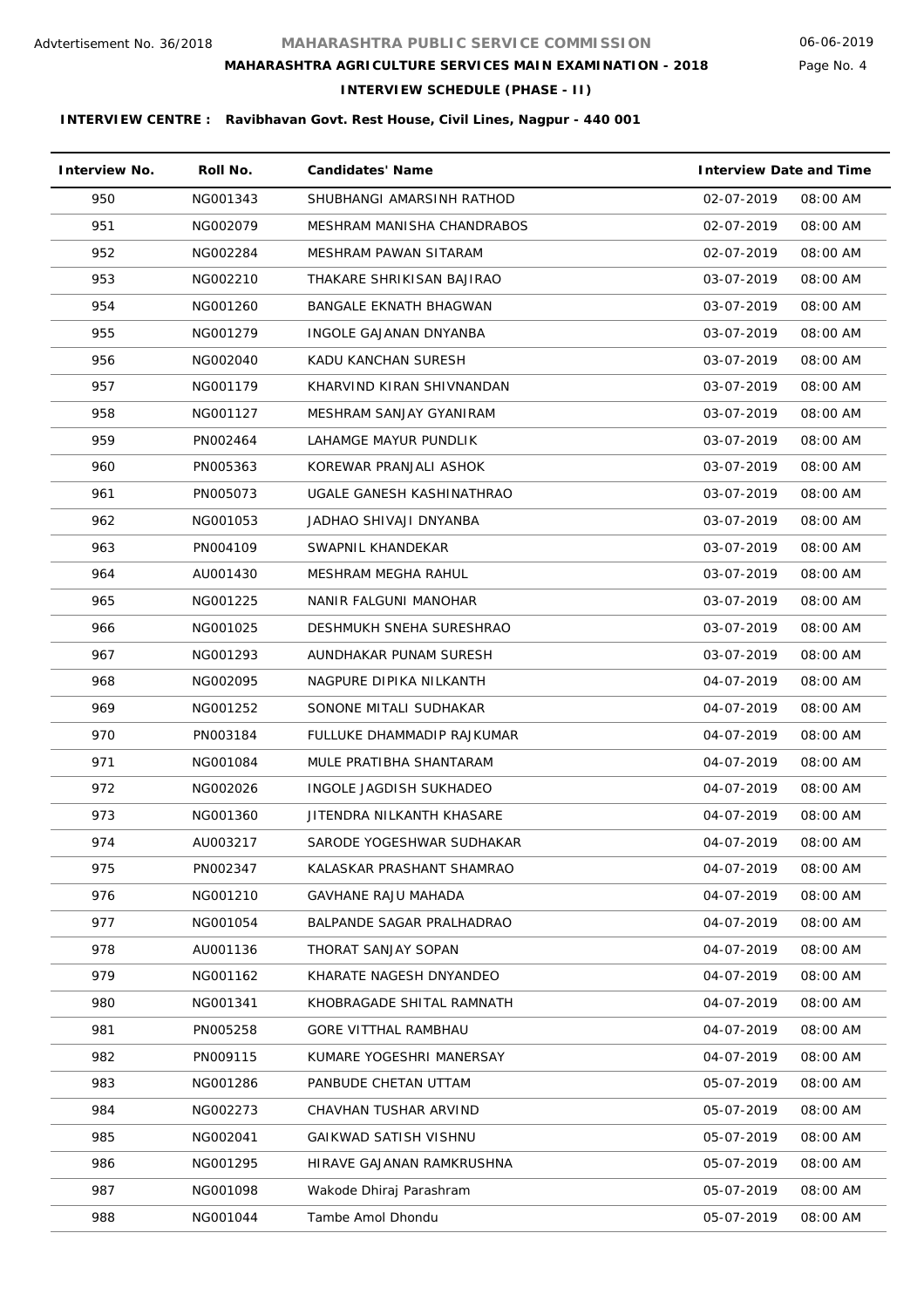Page No. 5

### **INTERVIEW SCHEDULE (PHASE - II)**

| <b>Interview No.</b> | Roll No. | <b>Candidates' Name</b>         | <b>Interview Date and Time</b> |
|----------------------|----------|---------------------------------|--------------------------------|
| 989                  | NG001241 | TAYADE NIWRUTTI ASHOKRAO        | 05-07-2019<br>08:00 AM         |
| 990                  | NG002062 | ATHAWALE DHAMMADIP HIRAMAN      | 05-07-2019<br>08:00 AM         |
| 991                  | NG001217 | TATKE SATISH MADHUKAR           | 05-07-2019<br>08:00 AM         |
| 992                  | NG001142 | Dhenge Swati Pundlik            | 05-07-2019<br>08:00 AM         |
| 993                  | NG002031 | TELGOTE RAVINDRA SURESH         | 05-07-2019<br>08:00 AM         |
| 994                  | NG001322 | MADAVI SNEHA TULSIDAS           | 05-07-2019<br>08:00 AM         |
| 995                  | AU003259 | SAPKAL URMILA ASHOK             | 05-07-2019<br>08:00 AM         |
| 996                  | NG002217 | THORAT INDRAYANI HEMANT         | 05-07-2019<br>08:00 AM         |
| 997                  | NG001045 | <b>GAWAI CHHAGAN BABAN</b>      | 05-07-2019<br>08:00 AM         |
| 998                  | NG002008 | AKANKSHA NARAYAN HUMANE         | 08:00 AM<br>06-07-2019         |
| 999                  | NG001250 | INGOLE DIPAK GUNVANTA           | 06-07-2019<br>08:00 AM         |
| 1000                 | NG001111 | <b>INDORE ROSHAN MANIKRAO</b>   | 06-07-2019<br>08:00 AM         |
| 1001                 | NG002117 | DUDHE NAMITA GAJANAN            | 06-07-2019<br>08:00 AM         |
| 1002                 | NG002277 | KATHALE SHAMAL DILIPRAO         | 06-07-2019<br>08:00 AM         |
| 1003                 | PN006214 | WANKHADE SAMIKSHA AMRUTRAO      | 06-07-2019<br>08:00 AM         |
| 1004                 | NG001028 | SHENDE SURAJ RAJU               | 06-07-2019<br>08:00 AM         |
| 1005                 | PN007264 | CHAUDHARI SWAPNIL ANILRAO       | 06-07-2019<br>08:00 AM         |
| 1006                 | NG001024 | THAKARE AKASH EKANATH           | 06-07-2019<br>08:00 AM         |
| 1007                 | AU004153 | <b>GHARAT JOTSNA VYANKATESH</b> | 06-07-2019<br>08:00 AM         |
| 1008                 | NG001206 | KAKADE LAXMAN BALIRAM           | 06-07-2019<br>08:00 AM         |
| 1009                 | NG002114 | MORE SURESH SHRIRAM             | 06-07-2019<br>08:00 AM         |
| 1010                 | AU002155 | YEDME GAYATRI VILAS             | 06-07-2019<br>08:00 AM         |
| 1011                 | AU001425 | <b>KALE RAVI KURMADAS</b>       | 06-07-2019<br>08:00 AM         |
| 1012                 | NG001267 | INGLE SWAPNIL YASHWANT          | 08:00 AM<br>06-07-2019         |
| 1013                 | NG001122 | BHARDWAJ AISHWARIYA UMESH       | 08-07-2019<br>08:00 AM         |
| 1014                 | NG002248 | KAYANDE GAJANAN ATMARAM         | 08-07-2019<br>08:00 AM         |
| 1015                 | NG002260 | WANKHADE VAIBHAV GAUTAM         | 08-07-2019<br>08:00 AM         |
| 1016                 | NG002139 | RAUT MANGESH ARUNRAO            | 08-07-2019<br>08:00 AM         |
| 1017                 | PN004325 | SAWANT GANESH APPASAHEB         | 08-07-2019<br>08:00 AM         |
| 1018                 | NG002051 | AMBHORE SAURABH MOHAN           | 08-07-2019<br>08:00 AM         |
| 1019                 | NG001309 | <b>GADHAVE VIKAS SAHEBRAO</b>   | 08-07-2019<br>08:00 AM         |
| 1020                 | NG001278 | WANKHADE SHITAL DIGAMBAR        | 08-07-2019<br>08:00 AM         |
| 1021                 | AU001107 | ATAK SANJAY MADAN               | 08-07-2019<br>08:00 AM         |
| 1022                 | NG002246 | SAPKAL ARTI BHIKAJI             | 08-07-2019<br>08:00 AM         |
| 1023                 | NG001208 | SAPKAL SAMADHAN VISHNU          | 08-07-2019<br>08:00 AM         |
| 1024                 | NG001335 | MOHOD DHANANJAY NARENDRA        | 08-07-2019<br>08:00 AM         |
| 1025                 | NG001371 | CHANAP RANJANA SHIVALAL         | 08-07-2019<br>08:00 AM         |
| 1026                 | NG002005 | UGALE ROHINI SAHEBRAO           | 08-07-2019<br>08:00 AM         |
| 1027                 | NG001199 | Jumale Nilesh Janardhan         | 08-07-2019<br>08:00 AM         |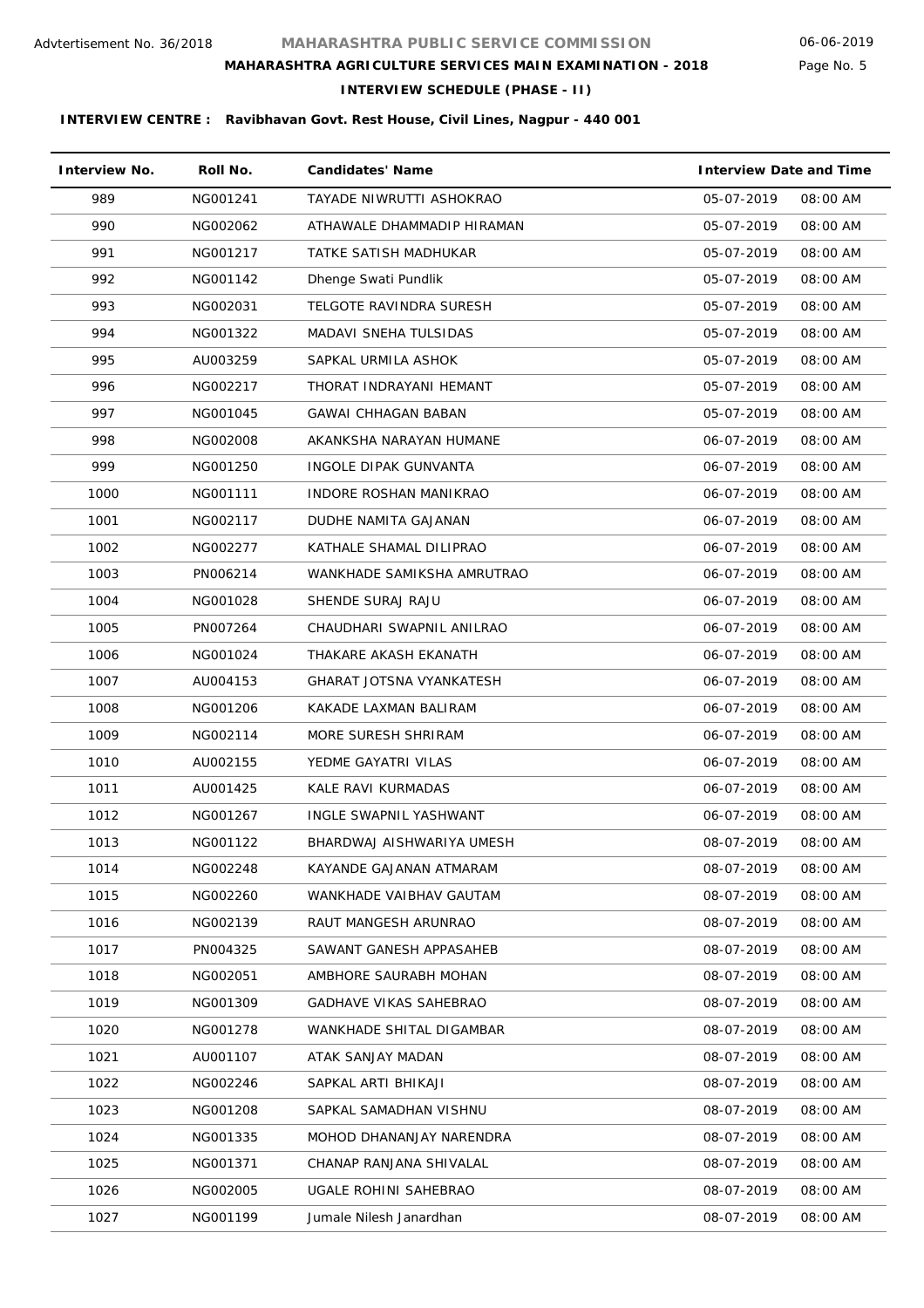### Page No. 6

**INTERVIEW SCHEDULE (PHASE - II)**

| <b>Interview No.</b> | Roll No. | <b>Candidates' Name</b>        | <b>Interview Date and Time</b> |          |
|----------------------|----------|--------------------------------|--------------------------------|----------|
| 1028                 | NG001145 | RATHOD ROHIT BALIRAM           | 09-07-2019                     | 08:00 AM |
| 1029                 | NG001344 | LOHAKARE ANUP SURESH           | 09-07-2019                     | 08:00 AM |
| 1030                 | NG001030 | KAWRE PAVAN RAMESHRAO          | 09-07-2019                     | 08:00 AM |
| 1031                 | NG001143 | SASANE AMOL RAMDHAN            | 09-07-2019                     | 08:00 AM |
| 1032                 | NG001312 | THOTE VITTHAL MOTIRAMJI        | 09-07-2019                     | 08:00 AM |
| 1033                 | NG001066 | KUMRE SURAJ BAPURAO            | 09-07-2019                     | 08:00 AM |
| 1034                 | AU003108 | SUNIL KAUTIKRAO NIKALJE        | 09-07-2019                     | 08:00 AM |
| 1035                 | NG001351 | JUMALE PUNDLIK JANARDHAN       | 09-07-2019                     | 08:00 AM |
| 1036                 | PN008020 | KALE DATTATRAYA NARAYAN        | 09-07-2019                     | 08:00 AM |
| 1037                 | PN008040 | SHRIKISAN NAMDEO PACHRANE      | 09-07-2019                     | 08:00 AM |
| 1038                 | PN004465 | PARHAD PRATIK ARUN             | 09-07-2019                     | 08:00 AM |
| 1039                 | MB001215 | MANDALE VARSHA PRAKASH         | 09-07-2019                     | 08:00 AM |
| 1040                 | AU003118 | KOKATE MADHAO DATTA            | 09-07-2019                     | 08:00 AM |
| 1041                 | AU001254 | BOBADE AMOLKUMAR BANDUJI       | 09-07-2019                     | 08:00 AM |
| 1042                 | NG002134 | BHAKARE JYOTSNA PRADIP         | 09-07-2019                     | 08:00 AM |
| 1043                 | NG001124 | Biranwar Niranjan Indraraj     | 10-07-2019                     | 08:00 AM |
| 1044                 | NG001299 | GIRI VAIBHAV PRAKASH           | 10-07-2019                     | 08:00 AM |
| 1045                 | AU001194 | RAUT PRADIP ASARAM             | 10-07-2019                     | 08:00 AM |
| 1046                 | NG001310 | SUROSHE MORESHWAR PANDITRAO    | 10-07-2019                     | 08:00 AM |
| 1047                 | NG002053 | BORKAR APEKSHA PADMAKAR        | 10-07-2019                     | 08:00 AM |
| 1048                 | NG002037 | JUMNAKE SATISH BHASKAR         | 10-07-2019                     | 08:00 AM |
| 1049                 | NG001023 | <b>MOHURLE LOMESH ARJUN</b>    | 10-07-2019                     | 08:00 AM |
| 1050                 | PN003326 | KHANZODE GOPAL SITARAM         | 10-07-2019                     | 08:00 AM |
| 1051                 | NG001101 | DANDEGAONKAR SHIVAJI PRALHAD   | 10-07-2019                     | 08:00 AM |
| 1052                 | NG001060 | KADAM MADHAV VYANKATRAO        | 10-07-2019                     | 08:00 AM |
| 1053                 | AU004231 | <b>BANSOD SURAJ RAMCHANDRA</b> | 10-07-2019                     | 08:00 AM |
| 1054                 | AU001229 | PANDE SEEMA MANGALRAJ          | 10-07-2019                     | 08:00 AM |
| 1055                 | NG002063 | LAD ABHIJIT PRAKASH            | 10-07-2019                     | 08:00 AM |
| 1056                 | NG001308 | DONGARWAR LOPCHAND NILKANTH    | 10-07-2019                     | 08:00 AM |
| 1057                 | NG001324 | KHOBRAGADE JYOTI KHUSHAL       | 10-07-2019                     | 08:00 AM |
| 1058                 | NG001205 | HUMANE SHWETA SUNIL            | 11-07-2019                     | 08:00 AM |
| 1059                 | NG001201 | JAGTAP PRAGATI SUNIL           | 11-07-2019                     | 08:00 AM |
| 1060                 | NG002285 | RAMTEKE NITIN VILAS            | 11-07-2019                     | 08:00 AM |
| 1061                 | MB001107 | ingole akash madhukar          | 11-07-2019                     | 08:00 AM |
| 1062                 | AU004278 | MANGLE VISHAL SANJAY           | 11-07-2019                     | 08:00 AM |
| 1063                 | NG001157 | PARTETI TURSA YASHWANTRAO      | 11-07-2019                     | 08:00 AM |
| 1064                 | PN003441 | DATTA SUKHADEO WANKHADE        | 11-07-2019                     | 08:00 AM |
| 1065                 | NG001366 | PRITAM ASHOKRAO MADAVI         | 11-07-2019                     | 08:00 AM |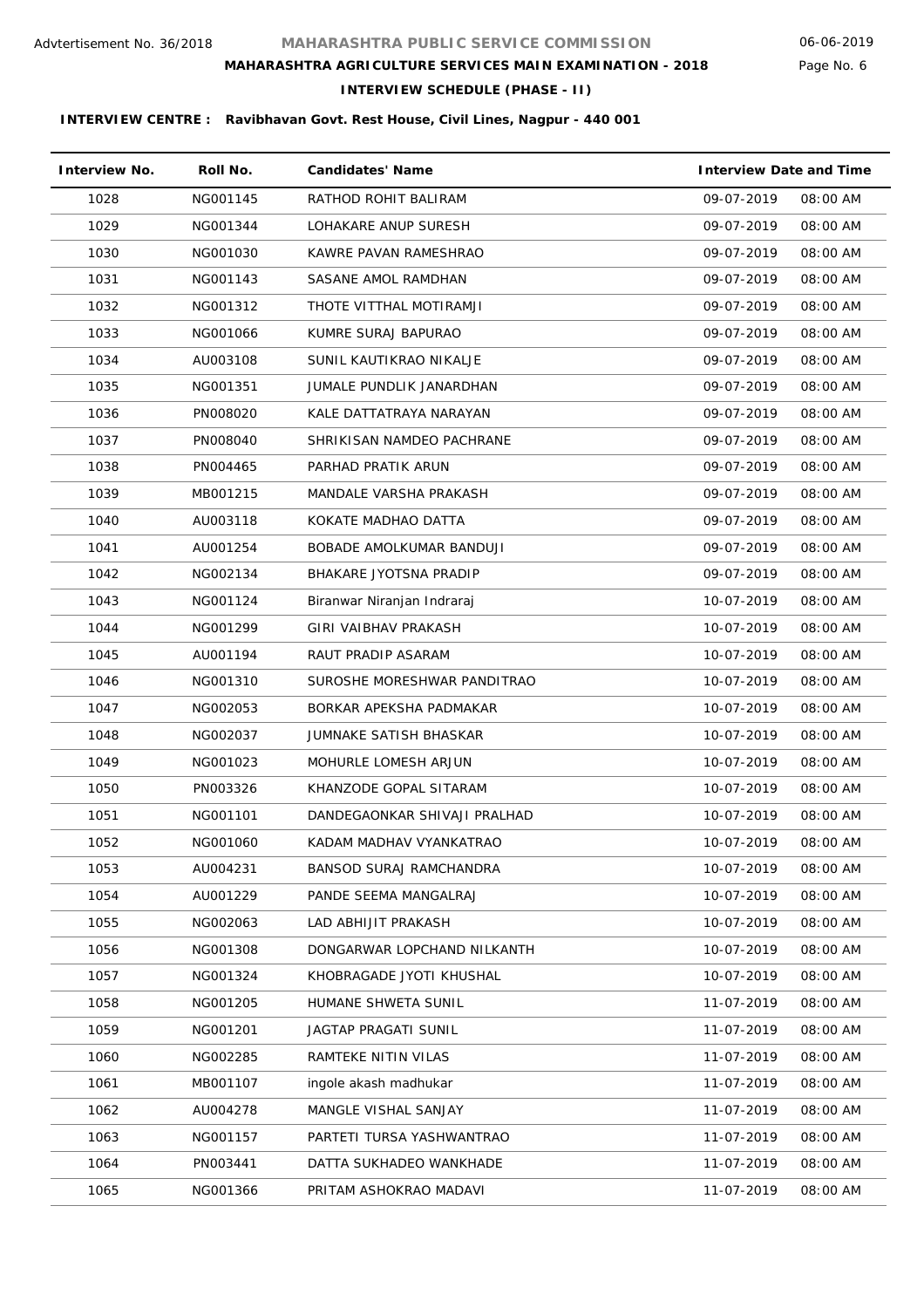### Page No. 7

### **INTERVIEW SCHEDULE (PHASE - II)**

| <b>Interview No.</b> | Roll No. | <b>Candidates' Name</b>         | <b>Interview Date and Time</b> |  |
|----------------------|----------|---------------------------------|--------------------------------|--|
| 1066                 | PN002098 | WAGHMARE ANNARAO VYANKATRAO     | 24-06-2019<br>08:00 AM         |  |
| 1067                 | AU002005 | WAKALE PANKAJ BHIVSAN           | 24-06-2019<br>08:00 AM         |  |
| 1068                 | PN003056 | BIRADAR DINESHKUMAR TANAJI      | 08:00 AM<br>24-06-2019         |  |
| 1069                 | PN004377 | NAGTILAK VITTHAL GOVINDRAO      | 24-06-2019<br>08:00 AM         |  |
| 1070                 | PN008135 | KAREGAONKAR SMITA DNYANOBARAO   | 08:00 AM<br>24-06-2019         |  |
| 1071                 | PN002452 | SONKAMBLE GAJANAN MAROTI        | 24-06-2019<br>08:00 AM         |  |
| 1072                 | AU001025 | KACHARE PALLAVI ANANDRAO        | 24-06-2019<br>08:00 AM         |  |
| 1073                 | PN007321 | GIRI DATTATRYA SONAJI           | 24-06-2019<br>08:00 AM         |  |
| 1074                 | PN005071 | DIWANE RAHUL LIMBRAJ            | 24-06-2019<br>08:00 AM         |  |
| 1075                 | PN005320 | SHERKHANE SUPRIYA SURESH        | 24-06-2019<br>08:00 AM         |  |
| 1076                 | PN002205 | VAIDYA SANTOSH BAJRANG          | 24-06-2019<br>08:00 AM         |  |
| 1077                 | PN002122 | Ingale Shrikant Dattatraya      | 24-06-2019<br>08:00 AM         |  |
| 1078                 | PN006100 | INGALE KAKASAHEB NAVNATH        | 08:00 AM<br>24-06-2019         |  |
| 1079                 | AU002098 | wayle shailesh hari             | 08:00 AM<br>24-06-2019         |  |
| 1080                 | PN001303 | <b>GOVIND LAXMAN KOLHE</b>      | 24-06-2019<br>08:00 AM         |  |
| 1081                 | AU004291 | NARSING KRUSHNA BASPURE         | 24-06-2019<br>08:00 AM         |  |
| 1082                 | PN006279 | PAUL GOVIND RAMKISHAN           | 25-06-2019<br>08:00 AM         |  |
| 1083                 | PN008264 | Khandagale Sham Baliram         | 25-06-2019<br>08:00 AM         |  |
| 1084                 | PN002271 | DESHMUKH SATYAJIT GAJENDRA      | 25-06-2019<br>08:00 AM         |  |
| 1085                 | PN007089 | JADHAV PRASHANTKUMAR BHAGWANRAO | 25-06-2019<br>08:00 AM         |  |
| 1086                 | AU003127 | SATYAJEET MAROTI SUNKALWAD      | 08:00 AM<br>25-06-2019         |  |
| 1087                 | PN008167 | <b>GORE AVINASH VANKATRAO</b>   | 25-06-2019<br>08:00 AM         |  |
| 1088                 | PN001281 | TOMPE AVINASH ANGAD             | 25-06-2019<br>08:00 AM         |  |
| 1089                 | AU004054 | JADHVAR SAMPADA DIPAK           | 25-06-2019<br>08:00 AM         |  |
| 1090                 | PN007140 | SHELKE KISHOR KONDBARAO         | 25-06-2019<br>08:00 AM         |  |
| 1091                 | AU003107 | NAWGHARE RAVIKUMAR ANANDA       | 08:00 AM<br>25-06-2019         |  |
| 1092                 | AU004028 | BACHUTE KHAMBALESHWAR JAGAN     | 25-06-2019<br>08:00 AM         |  |
| 1093                 | PN006013 | JADHAV DILIP GYANOBA            | 25-06-2019<br>08:00 AM         |  |
| 1094                 | PN003477 | THORAT SANDHYA VYANKATI         | 25-06-2019<br>08:00 AM         |  |
| 1095                 | PN001446 | BETIWAR VIJAY RAJESH            | 25-06-2019<br>08:00 AM         |  |
| 1096                 | PN006028 | INGALE RUPALI KISAN             | 25-06-2019<br>08:00 AM         |  |
| 1097                 | AU002246 | TIDKE VAIBHAV ARVINDRAO         | 25-06-2019<br>08:00 AM         |  |
| 1098                 | AU004052 | Chavan Ranjitkumar Gabrusing    | 26-06-2019<br>08:00 AM         |  |
| 1099                 | PN009261 | WADKAR GANGARAM ANANDA          | 26-06-2019<br>08:00 AM         |  |
| 1100                 | PN008283 | KANDE DIPALI BHARATRAO          | 26-06-2019<br>08:00 AM         |  |
| 1101                 | PN007051 | PARGE ROHIT BHAGWAT             | 26-06-2019<br>08:00 AM         |  |
| 1102                 | PN008189 | BANSODE AMOL GANGADHAR          | 26-06-2019<br>08:00 AM         |  |
| 1103                 | PN003385 | GIRI SACHIN VACHISTHA           | 08:00 AM<br>26-06-2019         |  |
| 1104                 | PN003022 | JOGDAND RAMPRASAD UDHAVRAO      | 26-06-2019<br>08:00 AM         |  |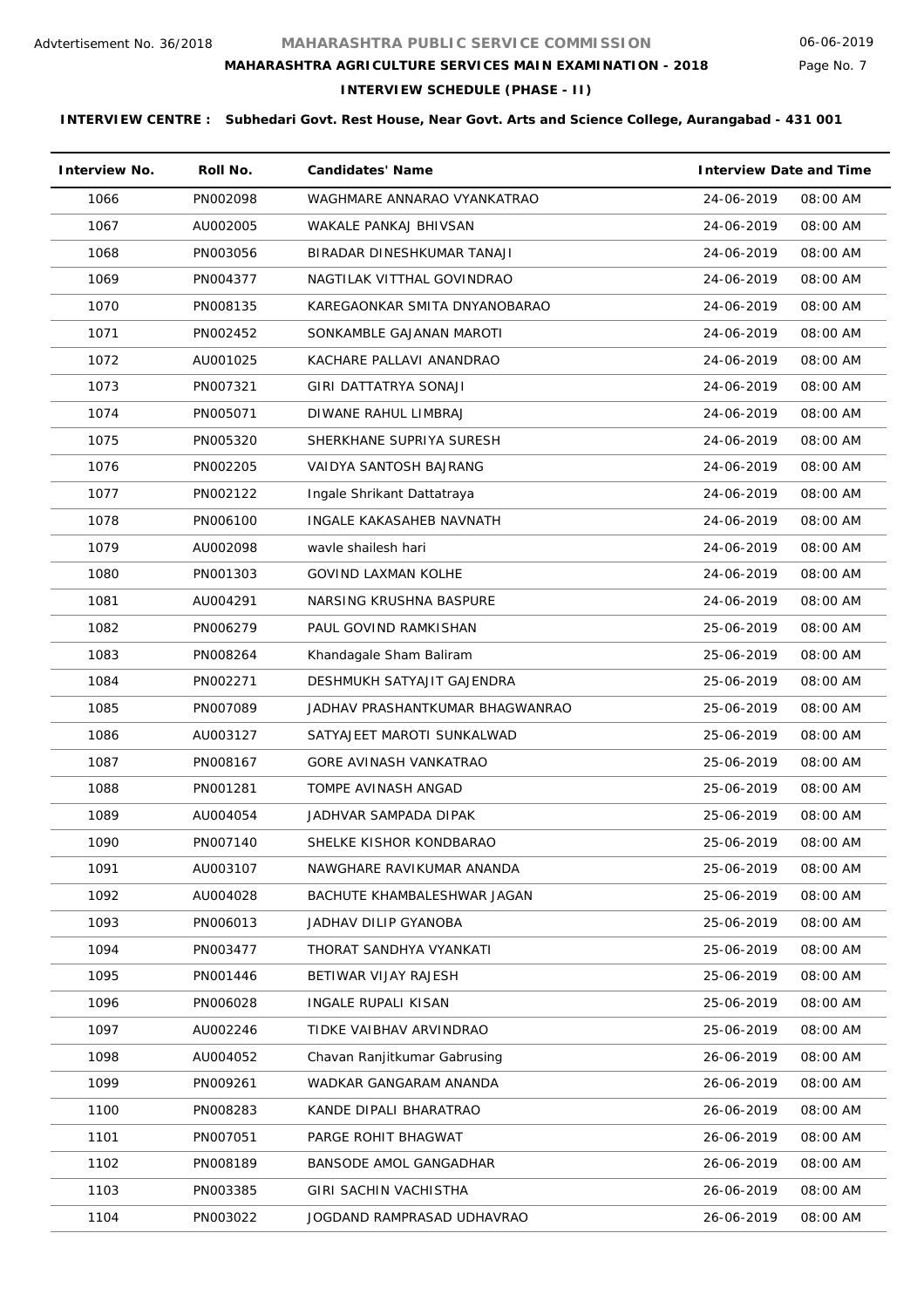Page No. 8

### **MAHARASHTRA AGRICULTURE SERVICES MAIN EXAMINATION - 2018**

**INTERVIEW SCHEDULE (PHASE - II)**

| <b>Interview No.</b> | Roll No. | <b>Candidates' Name</b>       | <b>Interview Date and Time</b> |
|----------------------|----------|-------------------------------|--------------------------------|
| 1105                 | AU002131 | MUNDE KRUSHNA HARIHARRAO      | 26-06-2019<br>08:00 AM         |
| 1106                 | PN003461 | NAGRE BHARAT SHIVAJI          | 26-06-2019<br>08:00 AM         |
| 1107                 | AU004031 | GIRI SOMESHWAR ASARAM         | 26-06-2019<br>08:00 AM         |
| 1108                 | PN006136 | KADAM GOVIND SUDAMRAO         | 08:00 AM<br>26-06-2019         |
| 1109                 | PN003086 | JADHAV ARJUN MADHUKAR         | 26-06-2019<br>08:00 AM         |
| 1110                 | PN002394 | SANGEKAR SHIVPRASAD SAKHARAM  | 26-06-2019<br>08:00 AM         |
| 1111                 | PN006326 | ZODGE RANUJI BABASAHEB        | 26-06-2019<br>08:00 AM         |
| 1112                 | AU001052 | GUDUP VIVEK DAGDAPPA          | 26-06-2019<br>08:00 AM         |
| 1113                 | PN004264 | JADHAV AVINASH GOVIND         | 26-06-2019<br>08:00 AM         |
| 1114                 | PN004398 | JAMDADE AVINASH DHONDIBA      | 27-06-2019<br>08:00 AM         |
| 1115                 | AU002300 | BAINADE PAWAN BABULAL         | 27-06-2019<br>08:00 AM         |
| 1116                 | AU001101 | SHINDE PARESH POPATRAO        | 27-06-2019<br>08:00 AM         |
| 1117                 | PN003042 | JAGATAP SANDEEP JANARDHAN     | 27-06-2019<br>08:00 AM         |
| 1118                 | PN003246 | MORE NAVNATH DNYANOBA         | 27-06-2019<br>08:00 AM         |
| 1119                 | PN001272 | AWADHUTWAR PRAKASH NARSAYYA   | 27-06-2019<br>08:00 AM         |
| 1120                 | AU004094 | TATIKUNDALWAR MEGHA RAGHUNATH | 27-06-2019<br>08:00 AM         |
| 1121                 | AU004163 | SABLE VISHAL LAXMAN           | 27-06-2019<br>08:00 AM         |
| 1122                 | AU001268 | BANKAR VIKASH HARIDAS         | 27-06-2019<br>08:00 AM         |
| 1123                 | PN003032 | SHRIHARI SIDRAM SOLANKE       | 27-06-2019<br>08:00 AM         |
| 1124                 | AU004091 | DHALE SHILPA YASHWANT         | 08:00 AM<br>27-06-2019         |
| 1125                 | PN004077 | PANZADE KUMAR JALBAJI         | 27-06-2019<br>08:00 AM         |
| 1126                 | PN002037 | GORE MANGESH SUDAMRAO         | 27-06-2019<br>08:00 AM         |
| 1127                 | PN008263 | PATHADE SAGAR SUNDARDAS       | 27-06-2019<br>08:00 AM         |
| 1128                 | PN003141 | nagargoje krishna subhash     | 27-06-2019<br>08:00 AM         |
| 1129                 | PN004436 | RAJBINDE KAILASH KASHINATH    | 27-06-2019<br>08:00 AM         |
| 1130                 | PN003203 | YADAV DEEPAK ASHOKRAO         | 28-06-2019<br>08:00 AM         |
| 1131                 | PN008116 | BOTHIKAR SATISH ARVIND        | 28-06-2019<br>08:00 AM         |
| 1132                 | AU001048 | GANDE BALASAHEB RAMESH        | 28-06-2019<br>08:00 AM         |
| 1133                 | AU002138 | WALKUNDE SANDIP SAKHARAM      | 28-06-2019<br>08:00 AM         |
| 1134                 | PN007244 | <b>GADGE BALAJI BHAGWAN</b>   | 28-06-2019<br>08:00 AM         |
| 1135                 | PN006349 | HAMANE GOVIND MALIKARJUN      | 28-06-2019<br>08:00 AM         |
| 1136                 | AU001264 | raghuvirsinha balasaheb naik  | 28-06-2019<br>08:00 AM         |
| 1137                 | PN006247 | DUMNE GANGAPRASAD GANPAT      | 28-06-2019<br>08:00 AM         |
| 1138                 | PN003404 | RENGE BANDU PIRAJI            | 28-06-2019<br>08:00 AM         |
| 1139                 | AU004202 | PANZADE KISHOR PRABHAKAR      | 28-06-2019<br>08:00 AM         |
| 1140                 | PN008278 | MORE AKASH SHIVAJI            | 08:00 AM<br>28-06-2019         |
| 1141                 | PN005200 | MHETRE AMBADAS NAMDEO         | 28-06-2019<br>08:00 AM         |
| 1142                 | PN002438 | BOKARE ARTI SANDIPAN          | 28-06-2019<br>08:00 AM         |
| 1143                 | PN003494 | MUNAGILWAR VIJAY AUDUMBAR     | 28-06-2019<br>08:00 AM         |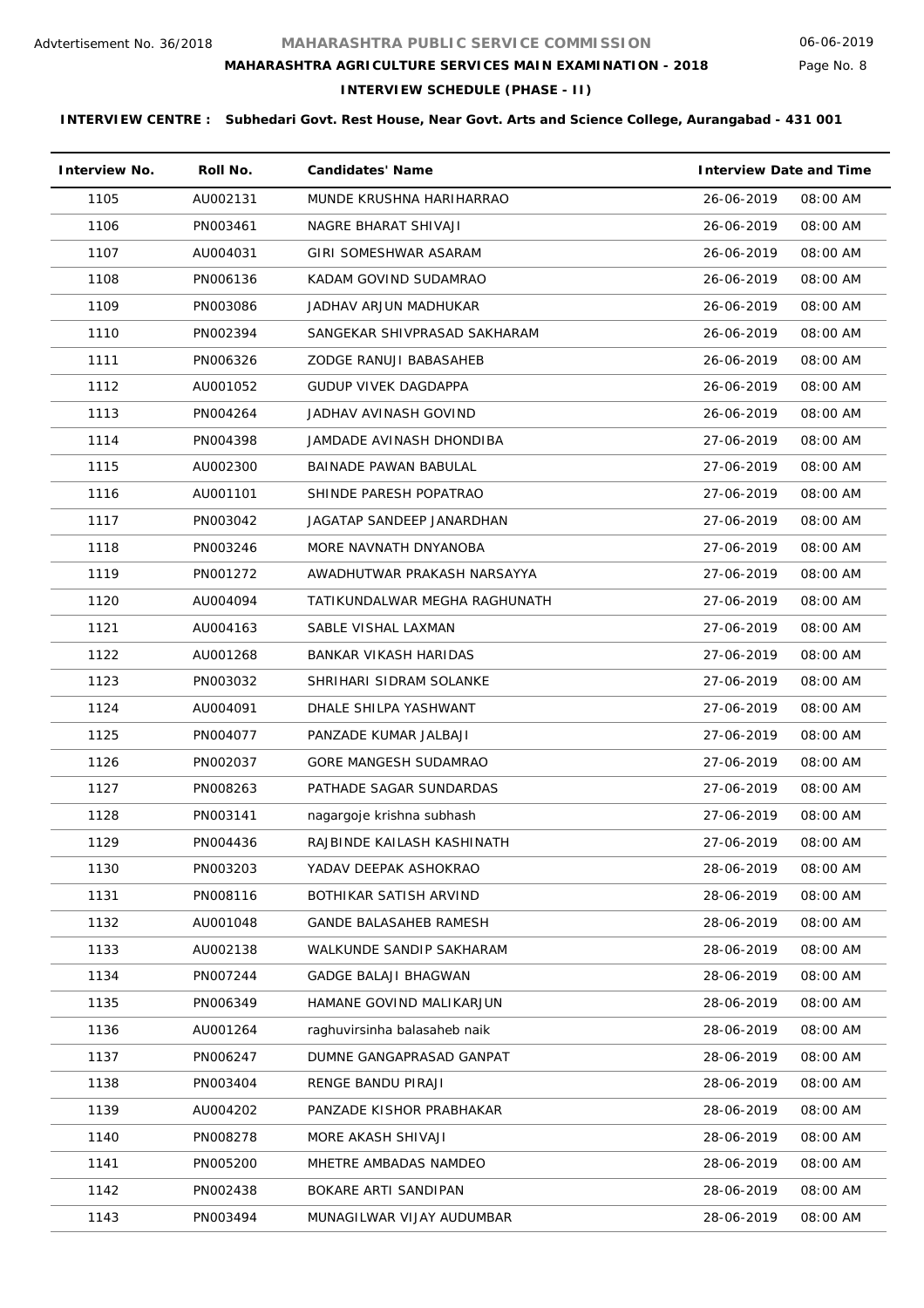Page No. 9

# **MAHARASHTRA AGRICULTURE SERVICES MAIN EXAMINATION - 2018**

**INTERVIEW SCHEDULE (PHASE - II)**

| <b>Interview No.</b> | Roll No. | <b>Candidates' Name</b>       | <b>Interview Date and Time</b> |
|----------------------|----------|-------------------------------|--------------------------------|
| 1144                 | AU002086 | Kharat Rajhans Gopinathrao    | 28-06-2019<br>08:00 AM         |
| 1145                 | PN005025 | TAWAR BHAGWAN BALAJI          | 29-06-2019<br>08:00 AM         |
| 1146                 | PN002203 | KADAM VARSHARANI VINEETKUMAR  | 29-06-2019<br>08:00 AM         |
| 1147                 | PN001072 | KALAMBE ASMITA SUBHASHRAO     | 08:00 AM<br>29-06-2019         |
| 1148                 | PN008082 | CHAVTOD DASHRATH VITTHAL      | 08:00 AM<br>29-06-2019         |
| 1149                 | AU002244 | MUNDE BRAMHADEV NANASAHEB     | 08:00 AM<br>29-06-2019         |
| 1150                 | AU002310 | SURADKAR PRASHANT GANPAT      | 29-06-2019<br>08:00 AM         |
| 1151                 | NG001305 | OWE SANKALPKUMAR GANESHRAO    | 29-06-2019<br>08:00 AM         |
| 1152                 | AU004127 | GUNJKAR MAHADEVI SAMBHAJI     | 29-06-2019<br>08:00 AM         |
| 1153                 | PN002284 | KACHAVE BHAGWAN MADHUKAR      | 29-06-2019<br>08:00 AM         |
| 1154                 | PN004246 | KADAM BHALCHANDRA AASARAM     | 29-06-2019<br>08:00 AM         |
| 1155                 | PN003350 | GULAM ZAMEER GULAM SAMDANI    | 29-06-2019<br>08:00 AM         |
| 1156                 | PN002043 | SUNIL MADHUKAR YADAV          | 08:00 AM<br>29-06-2019         |
| 1157                 | PN002229 | SUNEWAD SUDHAKAR SHANKARRAO   | 29-06-2019<br>08:00 AM         |
| 1158                 | PN005003 | <b>BHAGWAT GANESH JAGDISH</b> | 29-06-2019<br>08:00 AM         |
| 1159                 | PN006046 | SHINDE VENKATESH DNYANOBA     | 29-06-2019<br>08:00 AM         |
| 1160                 | PN005413 | DONGRE VAIBHAV MASAJI         | 01-07-2019<br>08:00 AM         |
| 1161                 | PN006143 | ADHE BANDU GULAB              | 01-07-2019<br>08:00 AM         |
| 1162                 | PN002483 | TUMMOD SUMEET RAJARAM         | 01-07-2019<br>08:00 AM         |
| 1163                 | PN004232 | BHISE ABHIJIT BHAGWANRAO      | 01-07-2019<br>08:00 AM         |
| 1164                 | PN006019 | <b>GHATOL VIJAY BHAGWAN</b>   | 01-07-2019<br>08:00 AM         |
| 1165                 | PN008102 | SHINDE JANARDAN DASHRATH      | 01-07-2019<br>08:00 AM         |
| 1166                 | PN002417 | KAMBLE PARMESHWAR PANDURANG   | 01-07-2019<br>08:00 AM         |
| 1167                 | AU004237 | JEVE BHANUDAS SHIVAJI         | 01-07-2019<br>08:00 AM         |
| 1168                 | PN009154 | SARODE HARILAL SAKHARAM       | 01-07-2019<br>08:00 AM         |
| 1169                 | PN004458 | TAGAD SANJAY GAHININATH       | 01-07-2019<br>08:00 AM         |
| 1170                 | PN004422 | DAPKE PRAMOD PANDURANG        | 01-07-2019<br>08:00 AM         |
| 1171                 | AU001378 | MUNESHWAR SWAPNIL RAMESH      | 01-07-2019<br>08:00 AM         |
| 1172                 | PN004376 | MISAL RAMHARI BALU            | 01-07-2019<br>08:00 AM         |
| 1173                 | PN006186 | JONDHALE RAJRATNA DIGAMBAR    | 01-07-2019<br>08:00 AM         |
| 1174                 | AU002306 | RAWALE KIRTI ASHOKRAO         | 01-07-2019<br>08:00 AM         |
| 1175                 | AU001068 | DEVHARE SAPANA FAKIRRAO       | 02-07-2019<br>08:00 AM         |
| 1176                 | AU004176 | SAMINDRE DEEPAK VISHWANATHRAO | 02-07-2019<br>08:00 AM         |
| 1177                 | AU004118 | NIRPAL RATNAMALA SHRIRAM      | 02-07-2019<br>08:00 AM         |
| 1178                 | AU001235 | BOBADE RUPESH DATTATRAY       | 02-07-2019<br>08:00 AM         |
| 1179                 | PN007174 | RATHOD NITIN SUBHASH          | 02-07-2019<br>08:00 AM         |
| 1180                 | MB001105 | PANDIT PRAVIN SHEKOJIRAO      | 02-07-2019<br>08:00 AM         |
| 1181                 | AU001250 | GANJEWAR YADURAJ NARSHINGRAO  | 02-07-2019<br>08:00 AM         |
| 1182                 | AU001055 | PATTEWAD SAROJANA NAGNATH     | 02-07-2019<br>08:00 AM         |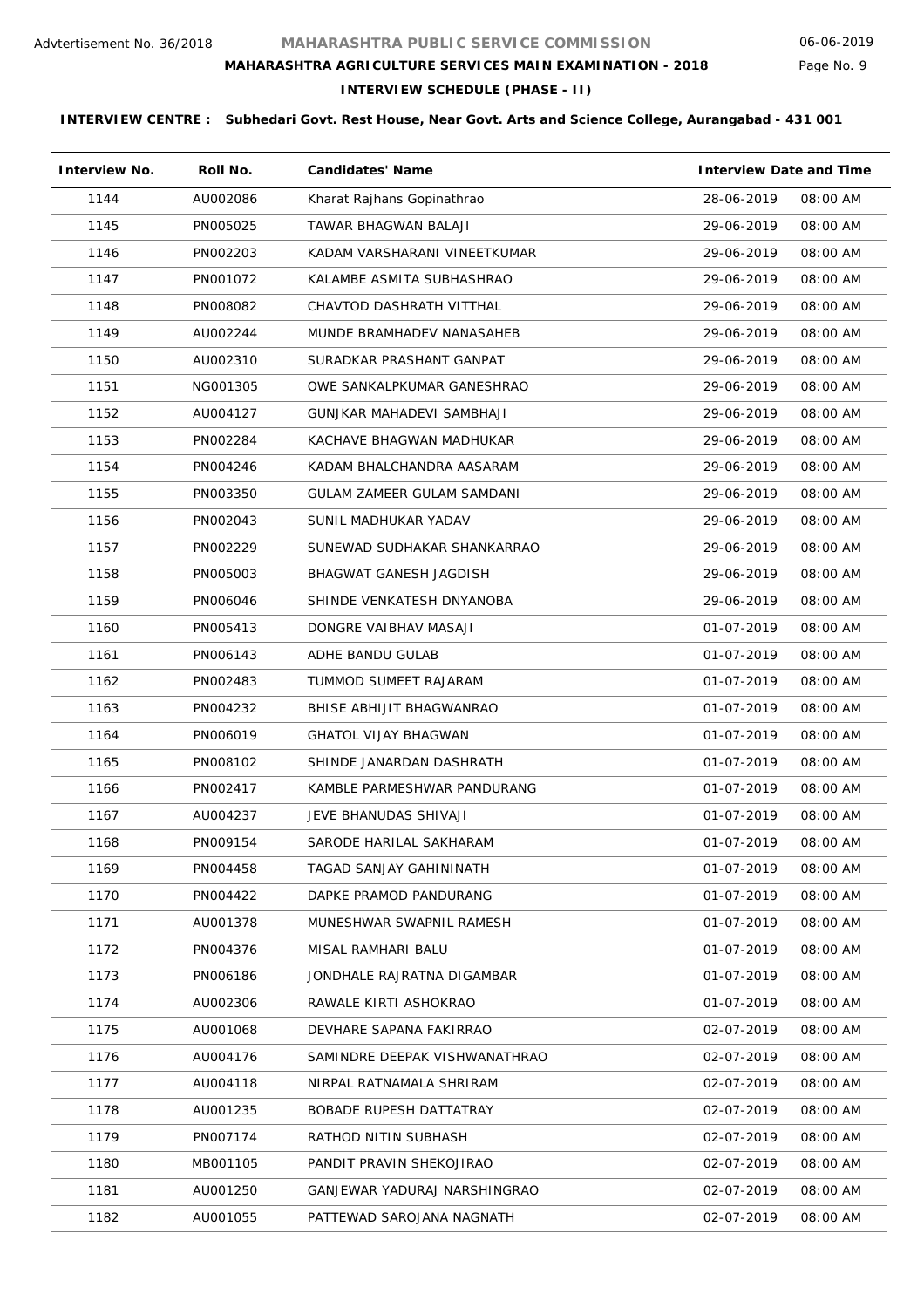### Page No. 10

### **MAHARASHTRA AGRICULTURE SERVICES MAIN EXAMINATION - 2018**

**INTERVIEW SCHEDULE (PHASE - II)**

| <b>Interview No.</b> | Roll No. | <b>Candidates' Name</b>         | <b>Interview Date and Time</b> |
|----------------------|----------|---------------------------------|--------------------------------|
| 1183                 | AU003024 | BHADIKAR DHAMMASHILA RAMESH     | 02-07-2019<br>08:00 AM         |
| 1184                 | AU004299 | ZARADE AKASH BHARAT             | 02-07-2019<br>08:00 AM         |
| 1185                 | PN004466 | SHINGARE YOGESH HONAJI          | 02-07-2019<br>08:00 AM         |
| 1186                 | PN007238 | SOLANKE RENUKA DATTATRAY        | 02-07-2019<br>08:00 AM         |
| 1187                 | PN001408 | THAKUR RAMSING AASARAMSING      | 02-07-2019<br>08:00 AM         |
| 1188                 | AU001384 | THAKUR ROSHAN SURESH            | 02-07-2019<br>08:00 AM         |
| 1189                 | AU001247 | SHAIKH HEENA KHUDBODDIN         | 02-07-2019<br>08:00 AM         |
| 1190                 | AU002223 | Sawant Laxman Vitthal           | 03-07-2019<br>08:00 AM         |
| 1191                 | PN007319 | PARATWAGH SONALI ARJUN          | 03-07-2019<br>08:00 AM         |
| 1192                 | PN002158 | INGLE AJINKYA ANANDA            | 03-07-2019<br>08:00 AM         |
| 1193                 | AU004151 | MAKPLLE VITTAL KISHANRAO        | 03-07-2019<br>08:00 AM         |
| 1194                 | AU001280 | VIDHATE SANDIP UTTAMRAO         | 03-07-2019<br>08:00 AM         |
| 1195                 | AU001160 | WALKAR PRIYANKA RAJKUMAR        | 03-07-2019<br>08:00 AM         |
| 1196                 | PN004255 | ANIL DATTA CHAVAN               | 03-07-2019<br>08:00 AM         |
| 1197                 | PN005223 | <b>GANDE MARUTI UMAJI</b>       | 03-07-2019<br>08:00 AM         |
| 1198                 | PN004141 | LONKAR RAHUL SUDAMRAO           | 03-07-2019<br>08:00 AM         |
| 1199                 | PN004340 | GUJAR GOPAL MAHDUKARRAO         | 03-07-2019<br>08:00 AM         |
| 1200                 | AU001414 | JADHAV PUNAM DIGAMBAR           | 08:00 AM<br>03-07-2019         |
| 1201                 | PN008288 | TAKLE SAGAR SOMANATH            | 03-07-2019<br>08:00 AM         |
| 1202                 | AU004157 | <b>GADHAVE BALU SHESHARAO</b>   | 08:00 AM<br>03-07-2019         |
| 1203                 | AU002026 | AMBHORE SHAM BHASKAR            | 03-07-2019<br>08:00 AM         |
| 1204                 | AU001157 | POUL SHITAL GOVINDRAO           | 03-07-2019<br>08:00 AM         |
| 1205                 | PN004446 | MULIK BALRAJE DNYANDEO          | 04-07-2019<br>08:00 AM         |
| 1206                 | PN002005 | TAMBOLI SAINATH SAMBHAJI        | 04-07-2019<br>08:00 AM         |
| 1207                 | AU002105 | RASAL SHAMAL SHRIRANG           | 04-07-2019<br>08:00 AM         |
| 1208                 | PN004182 | GIRI SHWETA RAMESH              | 04-07-2019<br>08:00 AM         |
| 1209                 | AU004280 | DALVI VINAYAK SHESHRAO          | 04-07-2019<br>08:00 AM         |
| 1210                 | NG002250 | BHALERAO DATTAPRASAD DEVIDAS    | 04-07-2019<br>08:00 AM         |
| 1211                 | AU004111 | RATHOD SANJIVANI DHONDIRAM      | 04-07-2019<br>08:00 AM         |
| 1212                 | AU001315 | BHOSLE SHRADDHA BHAGWANRAO      | 04-07-2019<br>08:00 AM         |
| 1213                 | PN004336 | PEJGUDE RAMESHWAR ABASAHEB      | 04-07-2019<br>08:00 AM         |
| 1214                 | PN004005 | SHERKHANE POOJA ANIL            | 04-07-2019<br>08:00 AM         |
| 1215                 | AU001191 | BHAGAS MAHESH INDRAJIT          | 04-07-2019<br>08:00 AM         |
| 1216                 | AU003060 | <b>BASTE TULSHIRAM GOVIND</b>   | 04-07-2019<br>08:00 AM         |
| 1217                 | PN004291 | DANDGE SATISHKUMAR PRABHAKARRAO | 04-07-2019<br>08:00 AM         |
| 1218                 | AU003045 | RATHOD DADA HAUSERAO            | 04-07-2019<br>08:00 AM         |
| 1219                 | AU004065 | CHIRKE RADHA NARHARI            | 04-07-2019<br>08:00 AM         |
| 1220                 | AU004061 | KADAM SHREYA DADASAHEB          | 05-07-2019<br>08:00 AM         |
| 1221                 | AU001240 | SURAJ SUNILRAO KULKARNI         | 05-07-2019<br>08:00 AM         |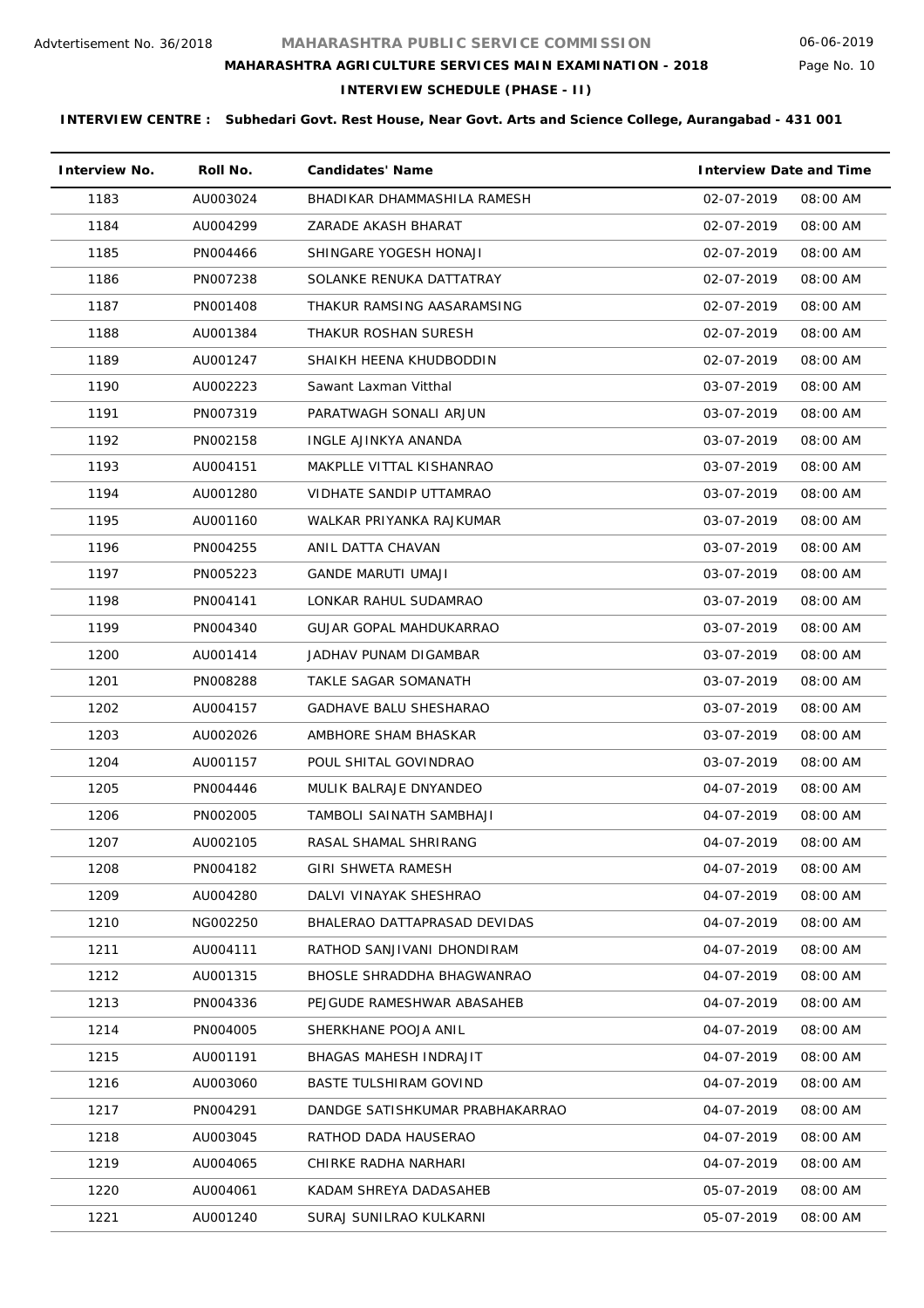Page No. 11

### **MAHARASHTRA AGRICULTURE SERVICES MAIN EXAMINATION - 2018**

# **INTERVIEW SCHEDULE (PHASE - II)**

| <b>Interview No.</b> | Roll No. | <b>Candidates' Name</b>      | <b>Interview Date and Time</b> |
|----------------------|----------|------------------------------|--------------------------------|
| 1222                 | PN009253 | PAWAR ATUL RAMCHANDRA        | 05-07-2019<br>08:00 AM         |
| 1223                 | PN003038 | NIMOD CHANDRAKANT PUNDLIK    | 05-07-2019<br>08:00 AM         |
| 1224                 | PN002391 | DESHMUKH ABASAHEB JITENDRA   | 05-07-2019<br>08:00 AM         |
| 1225                 | PN001115 | Bhadarge Swati Rajendra      | 05-07-2019<br>08:00 AM         |
| 1226                 | AU001337 | CHAVAN SWATI DEELIP          | 05-07-2019<br>08:00 AM         |
| 1227                 | PN006243 | DAK EKNATH GYANOBARAO        | 05-07-2019<br>08:00 AM         |
| 1228                 | AU003026 | VAISHALI MUKUNDRAO KAMBLE    | 05-07-2019<br>08:00 AM         |
| 1229                 | AU001082 | PATIL PRIYANKA DNYANOBA      | 05-07-2019<br>08:00 AM         |
| 1230                 | PN004208 | BHOSALE BHAGYASHRI BABANRAO  | 05-07-2019<br>08:00 AM         |
| 1231                 | AU001271 | GAWALI MANISHA BABASAHEB     | 05-07-2019<br>08:00 AM         |
| 1232                 | PN006094 | Kailas Baliram Palepad       | 05-07-2019<br>08:00 AM         |
| 1233                 | PN008230 | Nillawad Nagesh Vyanktrao    | 05-07-2019<br>08:00 AM         |
| 1234                 | NG002262 | SANGEKAR VAISHALI DILIP      | 05-07-2019<br>08:00 AM         |
| 1235                 | PN003078 | RAUT VIVEK AJINATH           | 06-07-2019<br>08:00 AM         |
| 1236                 | AU001226 | KALE ASHWINI MADHAVRAO       | 06-07-2019<br>08:00 AM         |
| 1237                 | PN001450 | ALGULE ANURADHA RAMCHANDRA   | 06-07-2019<br>08:00 AM         |
| 1238                 | PN009042 | PREMSHINH BHOJRAJ SHISODE    | 06-07-2019<br>08:00 AM         |
| 1239                 | AU004067 | <b>GADE SATISH IRANN</b>     | 06-07-2019<br>08:00 AM         |
| 1240                 | AU004078 | KOKATE DEEPALI SAMBHAJI      | 06-07-2019<br>08:00 AM         |
| 1241                 | PN004130 | KADAM PARMESHWAR TRYAMBAK    | 06-07-2019<br>08:00 AM         |
| 1242                 | PN005030 | Kahate Rahul Devchand        | 06-07-2019<br>08:00 AM         |
| 1243                 | PN007236 | GORE SAMBHAJI JANARDHANRAO   | 06-07-2019<br>08:00 AM         |
| 1244                 | PN007337 | BHAGAT JANARDHAN BABASAHEB   | 06-07-2019<br>08:00 AM         |
| 1245                 | PN002060 | KARALE PALLAVI POPAT         | 06-07-2019<br>08:00 AM         |
| 1246                 | AU003240 | kakde dharmnath subhas       | 06-07-2019<br>08:00 AM         |
| 1247                 | AU002227 | WAGHMODE TANAJI DAJI         | 06-07-2019<br>08:00 AM         |
| 1248                 | AU004075 | VIDHATE ARCHANA DNYANDEO     | 06-07-2019<br>08:00 AM         |
| 1249                 | PN007323 | ingewad nitin madhavrao      | 08:00 AM<br>06-07-2019         |
| 1250                 | AU003097 | LONDHE INDUMATI WAMANRAO     | 08-07-2019<br>08:00 AM         |
| 1251                 | AU002239 | SHINDE SHRINIVAS BALAJIRAO   | 08-07-2019<br>08:00 AM         |
| 1252                 | AU002123 | SAHANE SAMADHAN SHAMRAO      | 08-07-2019<br>08:00 AM         |
| 1253                 | PN003050 | MUNDE RAVI VISHNU            | 08-07-2019<br>08:00 AM         |
| 1254                 | PN005013 | WAGHMARE ARCHANA GAUTAM      | 08-07-2019<br>08:00 AM         |
| 1255                 | PN004474 | PANCHAL JAYRAM BALIRAM       | 08-07-2019<br>08:00 AM         |
| 1256                 | AU001248 | bhure balaji chandrakant     | 08-07-2019<br>08:00 AM         |
| 1257                 | AU001249 | BALAJI ATMARAM SHENNEWAD     | 08-07-2019<br>08:00 AM         |
| 1258                 | AU003278 | JADHAV VIJAY RAMDAS          | 08-07-2019<br>08:00 AM         |
| 1259                 | AU001201 | KUREWAD SHILPA DILIP         | 08-07-2019<br>08:00 AM         |
| 1260                 | PN009187 | <b>GHODKE NAVNATH LAXMAN</b> | 08-07-2019<br>08:00 AM         |